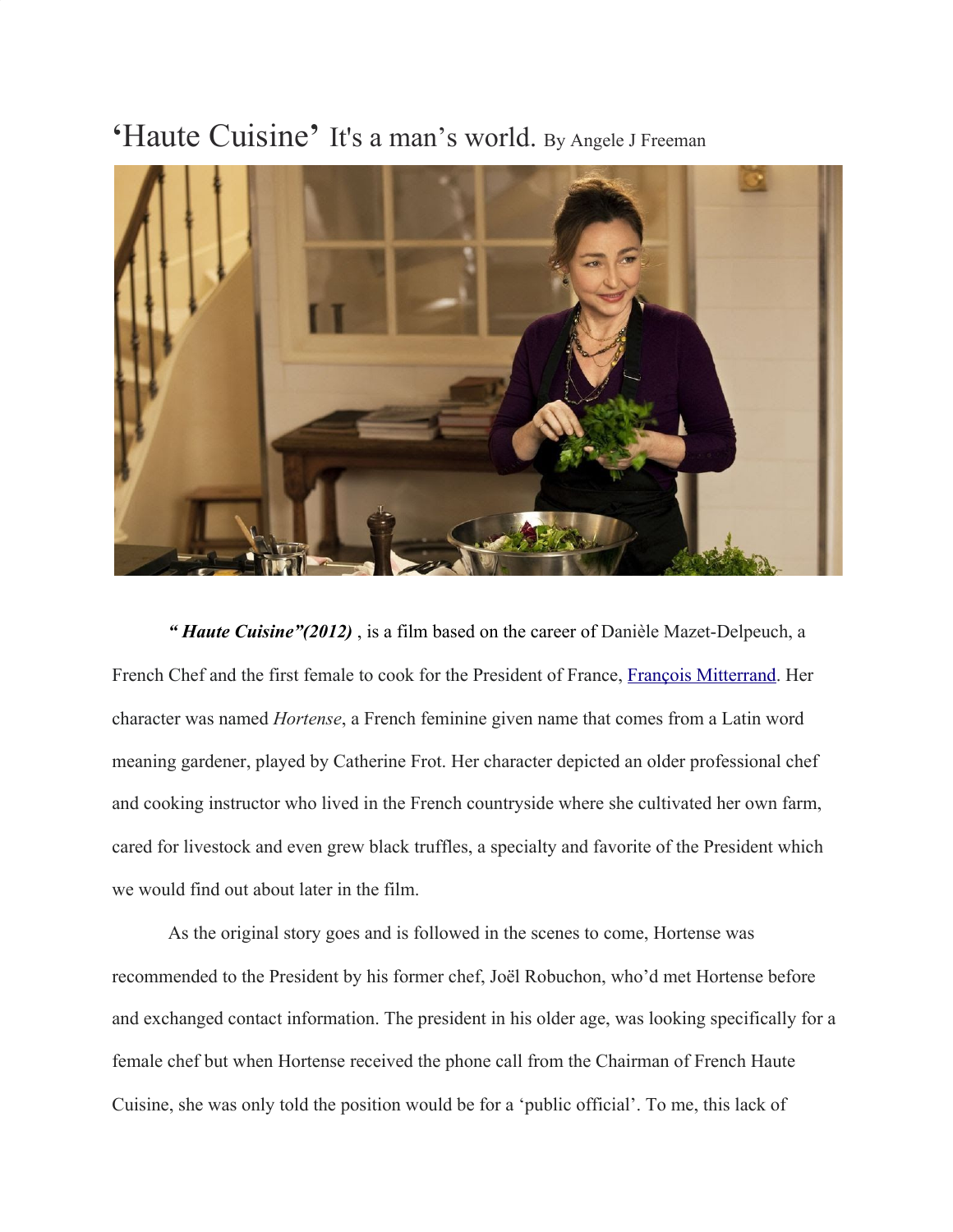information alluded to the idea that since Hortense was 'just a woman' she didn't need to know and thus was given very little information about the job. In the seemingly uncomfortable and dangerous car ride to the train station before Hortense would finally come to know who she was cooking for, she began to ask her drivers for additional information about this 'public oficial' she would serve, but no one seemed to have answers. Hortense stated jokingly when repeating to the secret agent drivers who came to retrieve her abruptly from her countryside home to fulfill her mission, that she was told whoever this public official was requested "...a woman who could cook, and preferably with large breasts". Hortense laughed, probably to hide her discomfort. The fact that the men could not give her any additional information as well as their rushed demeanor, signaled she would be working for someone important and perhaps in a very fast paced and serious environment. This car ride before Hortense would arrive at the Élysée Palace, the official residence of the President, was foreshadowing the climate of the events to come.

When Hortense finally arrived at her destination, she was given a tour and a list of rules and etiquettes to observe at the palace. She sat with an advisor to the president and was given a brief of the position and what it would entail. The advisor stated to Hortense that the President requested her to run his private kitchen that handled meals for the president's personal guests which included friends, family and staff. Although Hortense stated she was "deeply honored", she also doubted she was the right person for the position, despite her high recommendation from someone the President trusted and her own personal accomplishments. Hortense, doubting herself even at her skill level, goes to show that some women, no matter how much they achieve, often succumb to self-doubt and intimidation which was also precursor to events later on in the film. Hortense stated " I learned to make simple food with my mother and granny..." and the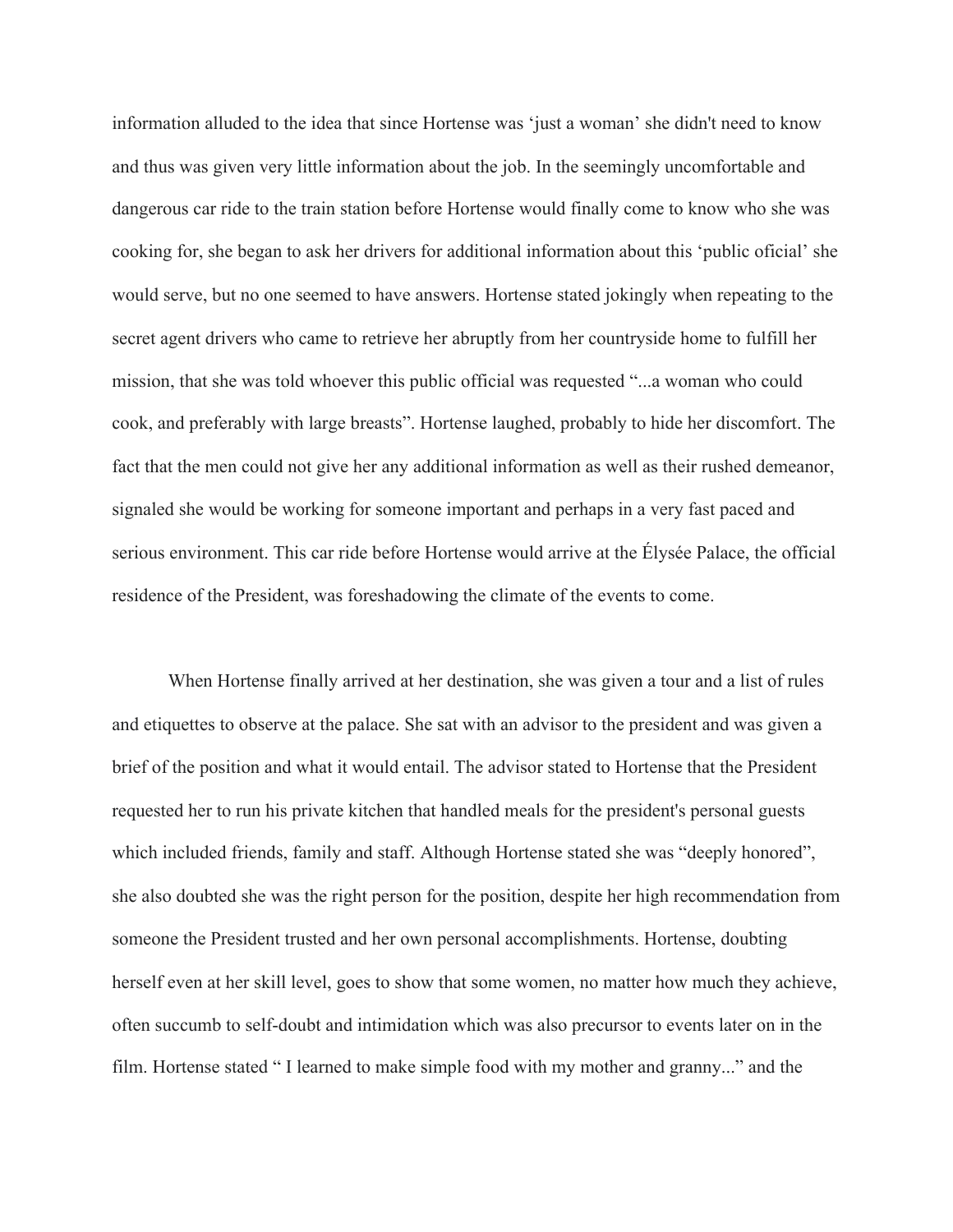advisor stated that was precisely what the president wanted. The president was looking for "home- cooking" and the advisor was finally able to convince Hortense she was the exact woman for the job.

In the consequent scene, Hortense was led to the West wing of the palace, dubbed the "wild west" for the "gunslingers", which was the tour guides choice of words to describe the main kitchen and the male chefs who presided therein. Hortenses' introduction to the very 'egotarian' (which Alan Richmon in a 2017 GQ article describes as "...a new breed of chefs who seem to have decided that they should be cooking not for your pleasure but for their own...in this competitive, male-dominated school of cooking, the dishes that customers are served may be highly inventive and intelligent, but too often they are more self-indulgent than inspired.) -environment she would be working in could not be complete without the boastful mention of the level of prestige she would quickly become acquainted to. She was brought into the main kitchen, which served over 70,000 meals per year by a staff of 24 male cooks, who used "...copper pots and pans that dated back to Louis Philippe", the former king of France. In addition she was introduced to the heavy commercial equipment that needed a pilot with a license wearing white gloves to operate. Hortense was finally brought into the main area and was to be introduced to the head Chef who did not greet her immediately or at all for that matter, as he was busy taking a phone call. In the main kitchen area, the men, young and old, only looked at her and did not say a word. It was no secret that Hortense had entered a domain in which she was not welcomed. She was left standing there in the middle of the kitchen as the male chefs whizzed past her as if she did not exist, but only after sizing her up. She was finally greeted by another male who would accompany her on the rest of the tour after receiving another rejection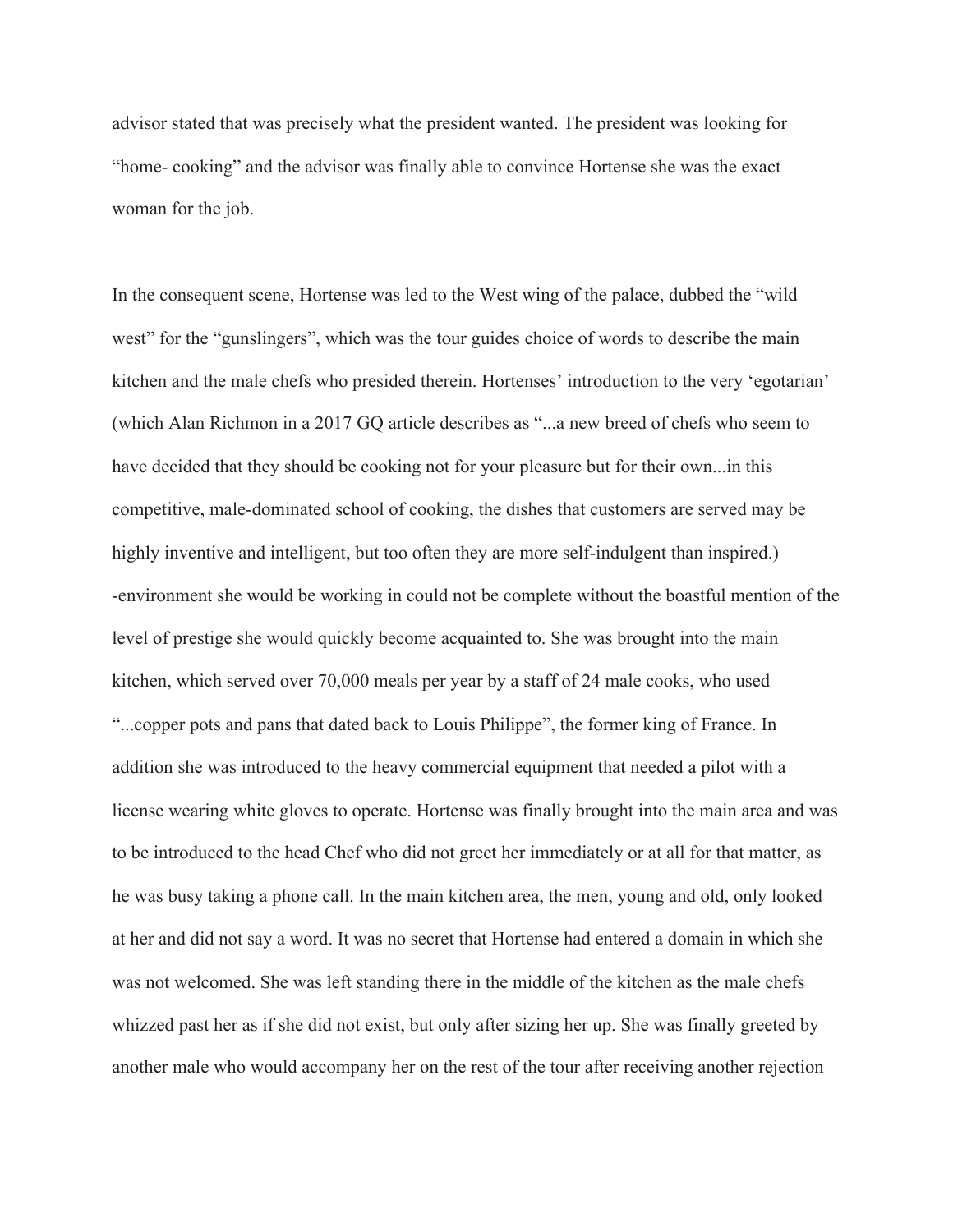to be formally introduced to the main kitchens' Sous Chef, a ranking under the Head Chef who after finally ending his important phone call, still refused to greet her.



Nonetheless, Hortense attempted to make herself comfortable and was introduced to her pastry chef apprentice, who would be working with her in the private kitchen. This young pastry chef introduced her to the various high tech equipment at their disposal, but equipment that Hortense would not even use, at least not in the film when preparing the traditional dishes at the president's request.

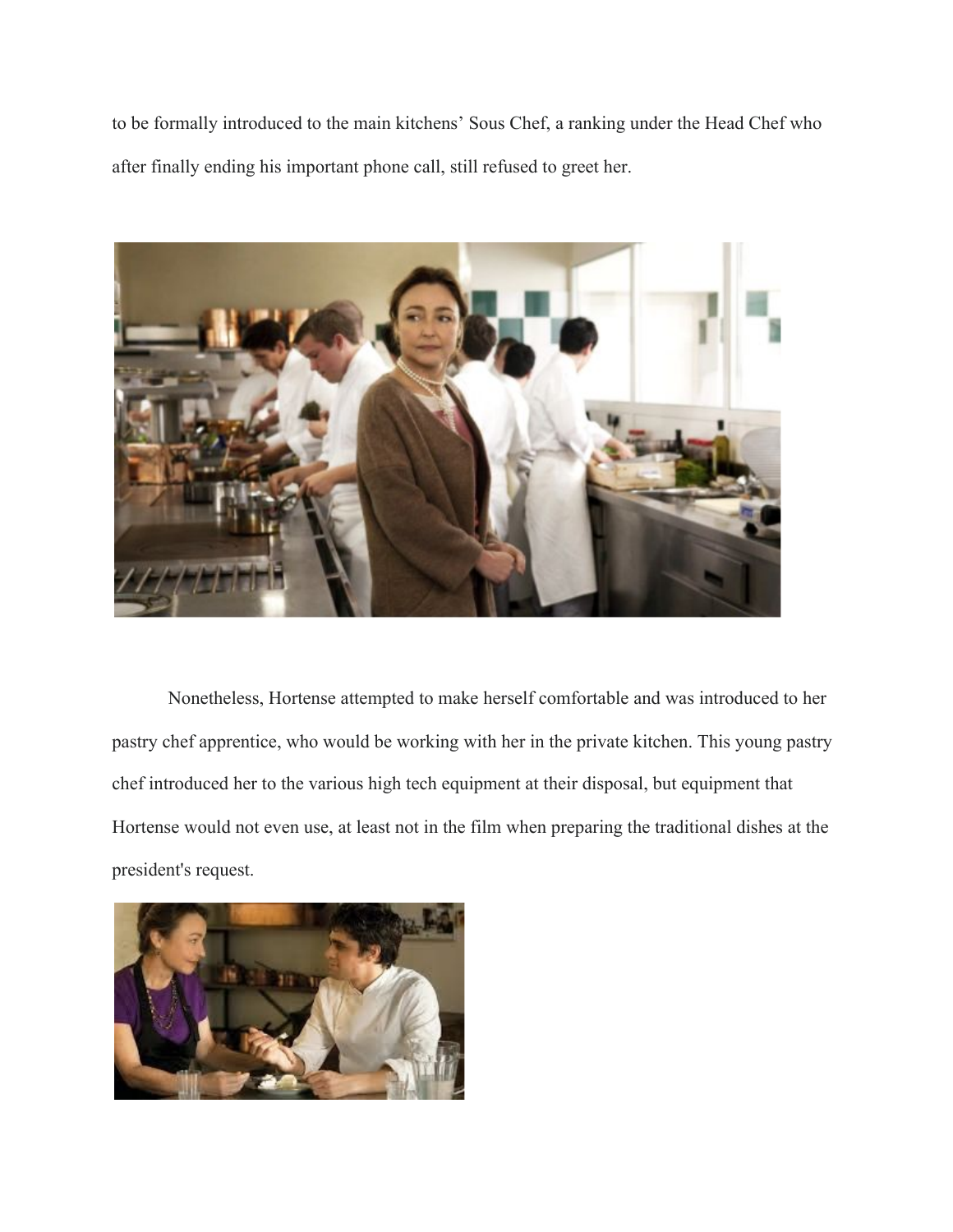Hortense, showing interest in cooking actual cuisine that the president would want to eat, requested to have a private conversation with the president which was initially rejected. She was told, "If the president wishes to see you, he'll say so." Hortense, rather than wanting to cook meals that pleased her own ego and show off her skills, wanted to cook meals that the President actually would enjoy. Eventually, the president invited Hortense to sit with him where he talked about his childhood and foods he preferred that he described as "a simple kind of cooking". He despised complicated "concoctions" and "superfluous decorations" and even told Hortense a story about the main kitchen insisting on serving him desserts with sugar roses that he would always intentionally leave on the plate. He hated the roses so much that he eventually wrote a request for them to be eliminated, as the chef insisted on including them despite his gestures. This lack of regard reminds me of the 'egotarian' mindset mentioned prior. Ultimately the president advised he would be happy with food that was similar to what he was served by his own grandmother.

After many successful lunch and dinner executions, Hortense received many accolades from the President himself and guests alike, but her success was soon disrupted by the health advisors to the president who deemed her style of cooking and use of animal fats and fatty cuts of meat to be detrimental to the health of the president. One of my favorite scenes of the film and perhaps the most memorable, was when the president himself without any accompaniment, walked down to the private kitchen to chat with Hortense as he'd heard she received the first s black truffles of the season. The president sat with Hortense, as they discussed her expertise on truffles, while she served him a simple but decadent toast with truffles and red wine, which he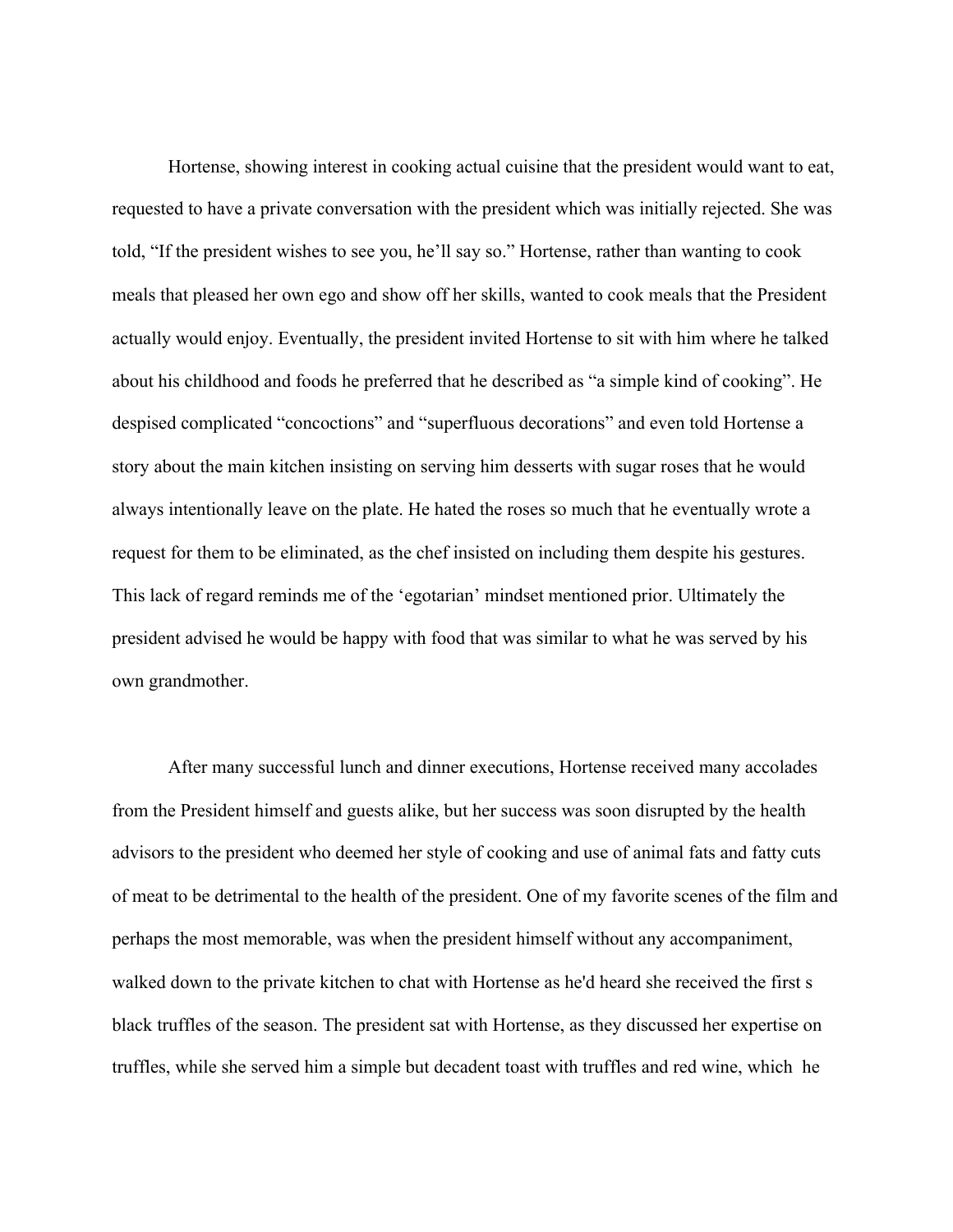savoured. He also mentioned to Hortense that he realized her position was becoming difficult and insisted that "they" were making things difficult for him as well. He left after mentioning that adversity kept him going, and that it was in fact the "spice of life".



Eventually, the restrictions and stiflement of Hortenses' creativity, lack of ability to interact with the president and build a more personal relationship to gain a sense of direction when cooking for him, as well as the lack of regard and support from the male chefs and other male staff and advisors to the president, caused her to eventually write the president a letter of resignation. Hortense was even accused of being the President's mistress which is why some believed she got the position in the first place. When the main kitchen heard Hortense would be leaving thus allowing them to preside over both the main and private kitchens, they applauded as if they'd finally won the battle and had defeated poor Hortense.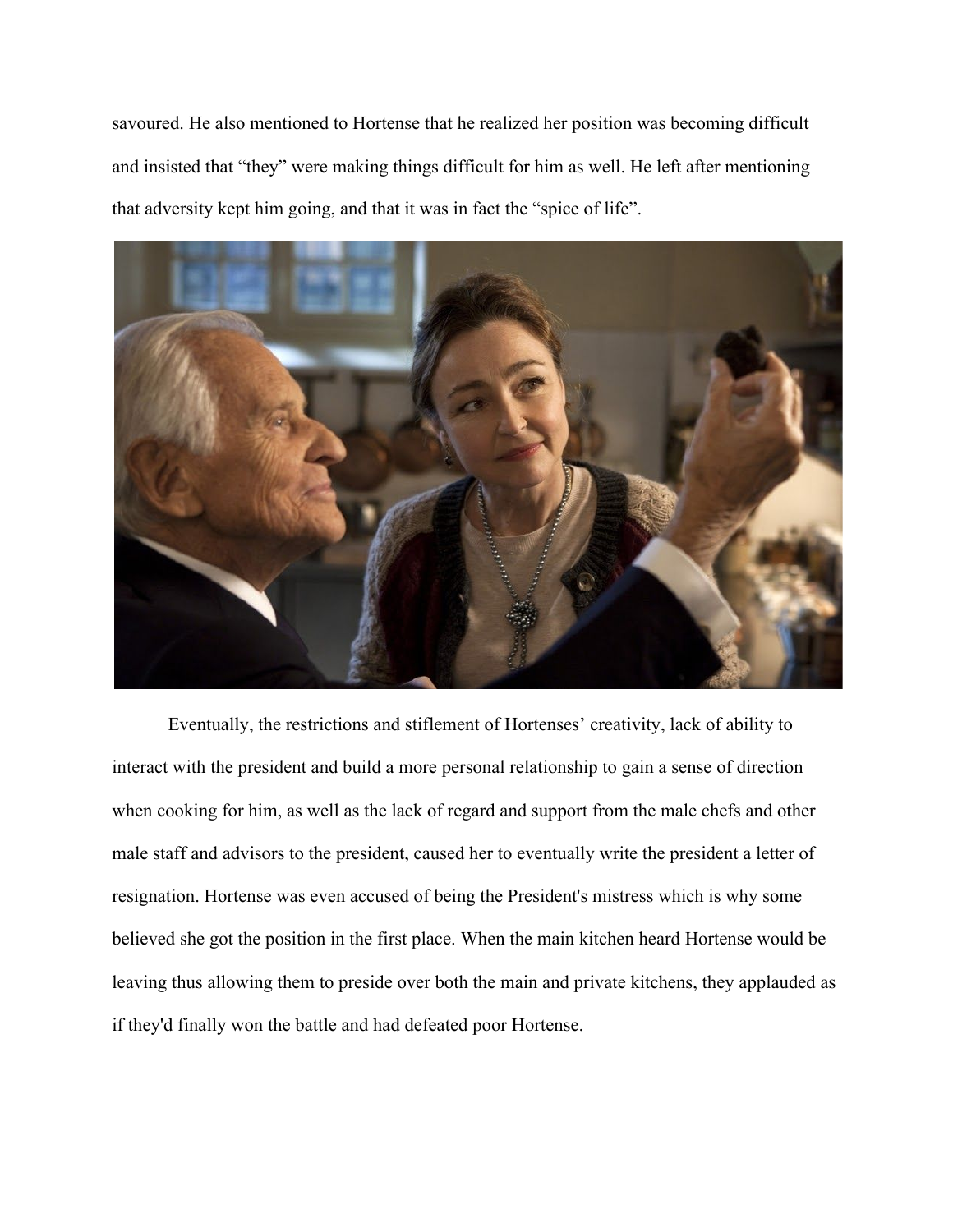This film, especially the fact that it is based on true events, shows the very real experience of female chefs and their lack of representation in a professional kitchen setting, as well as the fact that they are not welcome when they venture off into what seems to be a male territory. Kitchens are often constructed in a way that separates by gender and social status, and media platforms such as the Food Network only perpetuate these outdated customs by depicting men as professionals, scientists and businessmen, while only depicting women in roles such as house moms and women cooking on a budget for the family. As mentioned by Rebecca Swenson in "*Domestic Divo? Televised Treatments of Masculinity, Femininity, and Food*", professional kitchens remind us of "well trained, innovative male chefs who are 'masters of cuisine', who sweat and work hard to feed paying customers and gain international reputations." Amy Trubeck in the same article traces this image of the professional chef back to 18th Century French cooking, which was heavily steeped in elitism and a standard for what would become "Haute Cuisine".

This film tells a real story about a woman whose position challenged these ideals although she was met with much opposition. Chef Danièle Mazet-Delpeuch cooked for the president for 2 years before she would succumb to the pressures and challenges of her role. This film amongst others, as well as programming such as the Food Network, show that media has the power to perpetuate gender roles and stereotypes, or be catalysts for change. Once women are not only depicted in films and on television in the same roles as men, and shown executing the same tasks successfully, only then can the world accept women as equally if not moreso capable for these roles in real life. After all, a woman's place is in the kitchen.